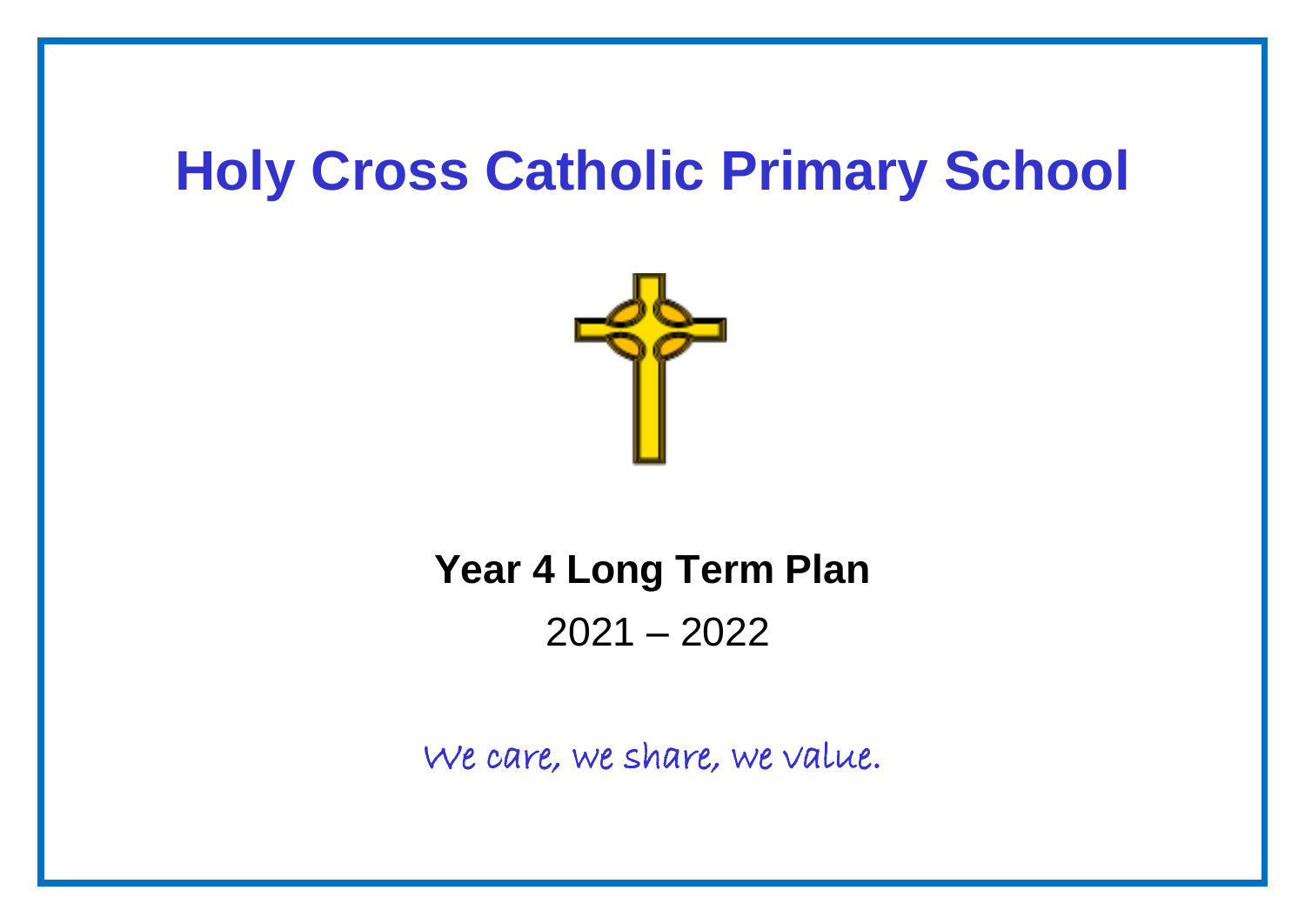| Long Term Plan - Year 4 |                                                                                                                                                                  |  |                                                                                                                                                                     |                                                                          |                                                                                                                                               |  |                                                                                                                                                                                                     |                                                                             |                                                                                                                                                       |                                     |                                                                       |                                                                                                        |
|-------------------------|------------------------------------------------------------------------------------------------------------------------------------------------------------------|--|---------------------------------------------------------------------------------------------------------------------------------------------------------------------|--------------------------------------------------------------------------|-----------------------------------------------------------------------------------------------------------------------------------------------|--|-----------------------------------------------------------------------------------------------------------------------------------------------------------------------------------------------------|-----------------------------------------------------------------------------|-------------------------------------------------------------------------------------------------------------------------------------------------------|-------------------------------------|-----------------------------------------------------------------------|--------------------------------------------------------------------------------------------------------|
|                         | <b>Autumn</b>                                                                                                                                                    |  |                                                                                                                                                                     |                                                                          | <b>Spring</b>                                                                                                                                 |  |                                                                                                                                                                                                     |                                                                             | <b>Summer</b>                                                                                                                                         |                                     |                                                                       |                                                                                                        |
| R.E.                    | <b>PEOPLE - The</b><br><b>CALLED -</b><br>Confirmation: a<br>family of God in<br>Scripture<br>call to witness                                                    |  |                                                                                                                                                                     | <b>GIFT - God's</b><br>gift of love and<br>friendship in<br><b>Jesus</b> | <b>COMMUNITY -</b><br>Life in the local<br>Christian<br>community and<br>ministries in the<br>parish                                          |  | <b>GIVING &amp;</b><br><b>RECEIVING -</b><br>Living in<br>communion                                                                                                                                 | <b>SELF</b><br><b>DISCIPLINE -</b><br>Celebrating<br>growth to new<br>life. | <b>NEW LIFE -</b><br>To hear and live<br>the Easter<br>message                                                                                        | <b>BUILDING</b><br><b>BRIDGES -</b> | Admitting wrong,<br>being<br>reconciled with<br>God and each<br>other | GOD'S<br><b>PEOPLE -</b><br><b>Different saints</b><br>show people<br>what God is like                 |
| <b>PSHE</b>             | A Journey In Love - Social<br>and Emotional<br><b>One Decision- Cycle Safety</b><br>(KSS)<br>No Outsiders - to help<br>someone accept difference<br><b>PATHS</b> |  | <b>One Decision - Healthy</b><br>Living (KSH)<br><b>One Decision-Appropriate</b><br>touch (G&C)<br>No Outsiders - to choose<br>when to be assertive<br><b>PATHS</b> |                                                                          | A Journey In Love- Physical<br><b>One Decision - Coming</b><br>home on time (BR)<br>No Outsiders - to be proud<br>of who I am<br><b>PATHS</b> |  | <b>One Decision - Jealousy</b><br>(F&E)<br><b>One Decision - Online</b><br>bullying (CS)<br>No Outsiders - to find<br>common ground<br><b>PATHS</b>                                                 |                                                                             | A Journey In Love -<br><b>Spiritual</b><br>One Decision - Chores at<br>home (TWW)<br>No Outsiders - to look<br>after my mental health<br><b>PATHS</b> |                                     | acceptance<br><b>PATHS</b>                                            | <b>One Decision-Breaking</b><br>down barriers (AWWJ)<br>No Outsiders - to show                         |
| <b>English</b>          | A World Full of Animal<br>Stories: 50 Folk Tales and<br>Legends by Angela<br><b>McAllister</b><br><b>Genre</b> - Fiction: traditional<br>tales                   |  | The Train to Impossible<br>Places by P.G. Bell<br><b>Genre</b> - Fiction: fantasy                                                                                   |                                                                          | <b>DKfindout! Volcanoes by</b><br>Maria Gill<br><b>Genre</b> – Information                                                                    |  | <b>Fantastically Great</b><br>Women who Saved the<br>Planet by Kate<br><b>Pankhurst Plastic</b><br>Pollution by The<br><b>Literacy Company</b><br><b>Genre</b> - Recount:<br>biography, Information |                                                                             | Ariki and the Island of<br><b>Wonders by Nicola</b><br><b>Davies</b><br><b>Genre</b> - Fiction: adventure                                             |                                     |                                                                       | A Myth-Hunter's<br><b>Travel Guide by The</b><br><b>Literacy Company</b><br><b>Genre</b> – Information |
|                         | <b>Gorilla by Anthony Browne</b><br><b>Outcome - Fiction: fantasy</b><br>story                                                                                   |  | Leon and the place<br>between by Graham<br>Baker-Smith<br><b>Outcome</b> - Recount: diary                                                                           |                                                                          | Zeraffa Giraffa by Dianne<br>Hofmeyr<br><b>Outcome - Persuasion:</b><br>leaflet                                                               |  | When the Giant stirred by<br>Celia Godkin<br><b>Outcome - Fiction:</b><br>adventure story from<br>POV of the boy                                                                                    |                                                                             | Where the Forest Meets<br>the Sea by Jeannie Baker<br>/ Rainforests in 30 seconds<br>by Jen Green<br><b>Outcome - Non-</b><br>chronological report    |                                     |                                                                       | Blue John by Berlie<br>Doherty<br><b>Outcome - Letters &amp;</b><br>Explanation                        |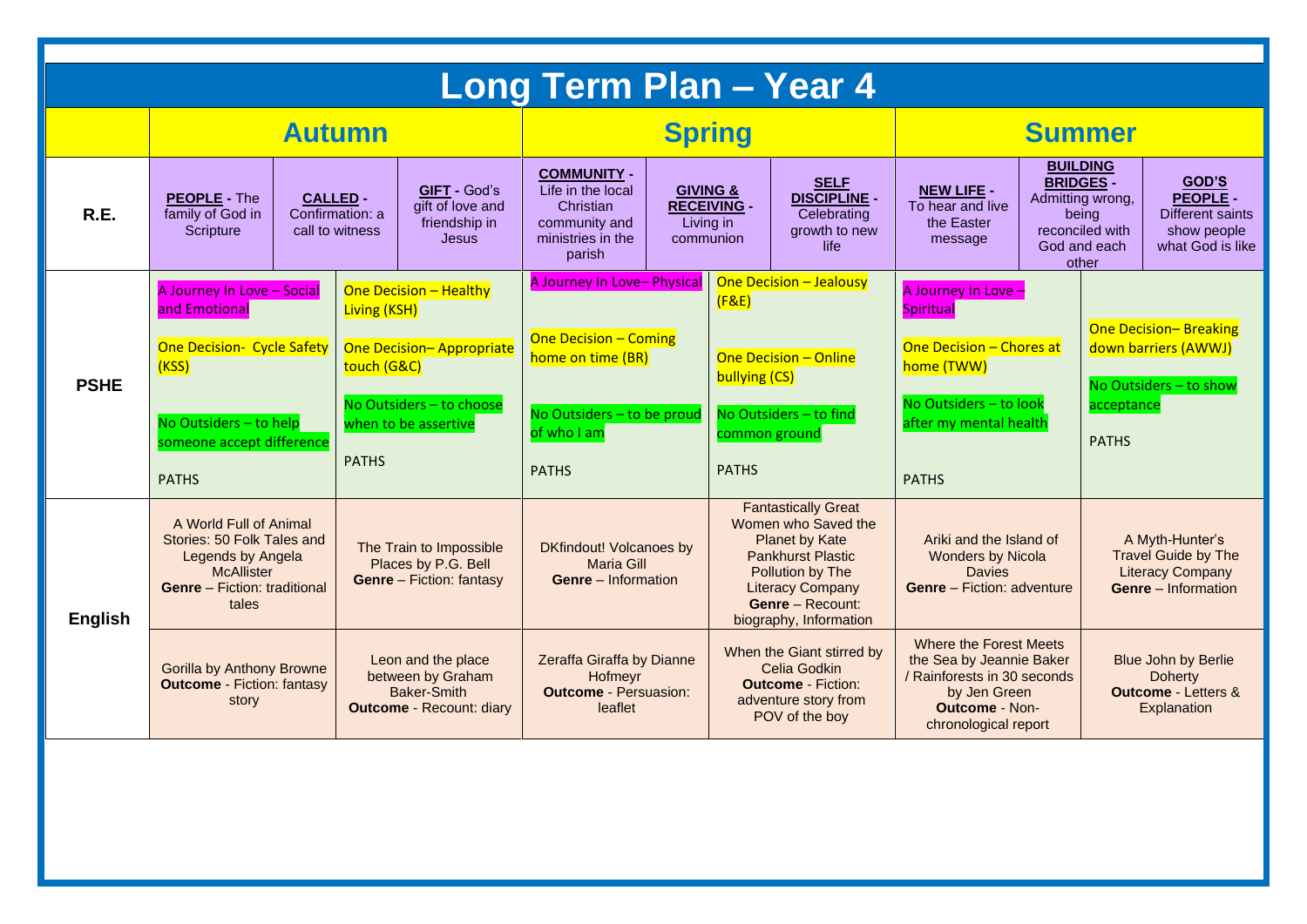| <b>Information-The</b><br><b>Importance of Bees</b><br>(S)    | <b>Playscript- The New</b><br>Invention (H)                                                             | <b>Explanation river</b><br>formation with diagrams<br>(G)<br>Newspaper reports of a<br>flood (G) | <b>Diary account as Celt</b><br>about changes Romans<br>brought and how they<br>feel<br>(H)                        | <b>Biography-Alexander</b><br>Graham Bell (S)        | Myth (H)                                                                                                          |
|---------------------------------------------------------------|---------------------------------------------------------------------------------------------------------|---------------------------------------------------------------------------------------------------|--------------------------------------------------------------------------------------------------------------------|------------------------------------------------------|-------------------------------------------------------------------------------------------------------------------|
| Place Value, Addition and<br>Subtraction                      | Measurement (length and<br>perimeter), Multiplication<br>and Division                                   | Multiplication and Division,<br>Area, Fractions                                                   | Fractions, Decimals                                                                                                | Decimals, Money, Time,<br><b>Statistics</b>          | Statistics, Geometry -<br>Properties of Shape,<br>Geometry - Position and<br><b>Direction</b>                     |
| <b>Living Things</b>                                          | <b>Electricity</b>                                                                                      | <b>Materials &amp; Cross</b><br><b>Curricular Enquiry: The</b><br><b>Big Build</b>                | <b>Humans: Teeth and</b><br><b>Eating</b>                                                                          | <b>Sounds</b>                                        | <b>States of Matter</b>                                                                                           |
| <b>Working Scientifically</b>                                 | <b>Working Scientifically</b>                                                                           | <b>Working Scientifically</b>                                                                     | <b>Working Scientifically</b>                                                                                      | <b>Working Scientifically</b>                        | <b>Working Scientifically</b>                                                                                     |
| <b>Football</b>                                               | <b>Dance</b>                                                                                            | <b>Tag Rugby</b>                                                                                  | <b>Swimming</b>                                                                                                    | <b>Rounders</b>                                      | <b>Athletics</b><br><b>Hockey</b>                                                                                 |
| <b>North America</b>                                          |                                                                                                         | <b>Rivers</b>                                                                                     |                                                                                                                    | <b>Earthquakes and</b><br><b>Volcanoes</b>           |                                                                                                                   |
|                                                               | The Bronze Age<br>Changes in Britain from the<br>Stone Age to the Iron Age                              |                                                                                                   | <b>Roman Britain</b><br>The Roman Empire and its<br>effect on Britain                                              |                                                      | <b>Ancient Greeks</b><br>A study of Greek life and<br>their achievements and<br>influence on the Western<br>world |
| <b>Drawing</b><br><b>Doodles</b><br>Artist: Patrick Caulfield |                                                                                                         | <b>Painting</b><br><b>Landscapes</b><br>Artist: Claude Monet                                      |                                                                                                                    |                                                      | <b>Sculpture</b><br><b>Masquerade</b><br>Artist: Pablo Picasso                                                    |
|                                                               | <b>FOOD</b><br>Sandwiches - different<br>kinds of sandwich for a<br>school lunch:<br>wrap, bread, pitta |                                                                                                   | <b>ELECTRICAL SYSTEMS</b><br>Design & make<br>nightlight/reading lamp<br>reflecting own hobby/user's<br>interests. | <b>SHELL STRUCTURES</b><br>design & make a sound box |                                                                                                                   |
|                                                               |                                                                                                         |                                                                                                   |                                                                                                                    |                                                      |                                                                                                                   |